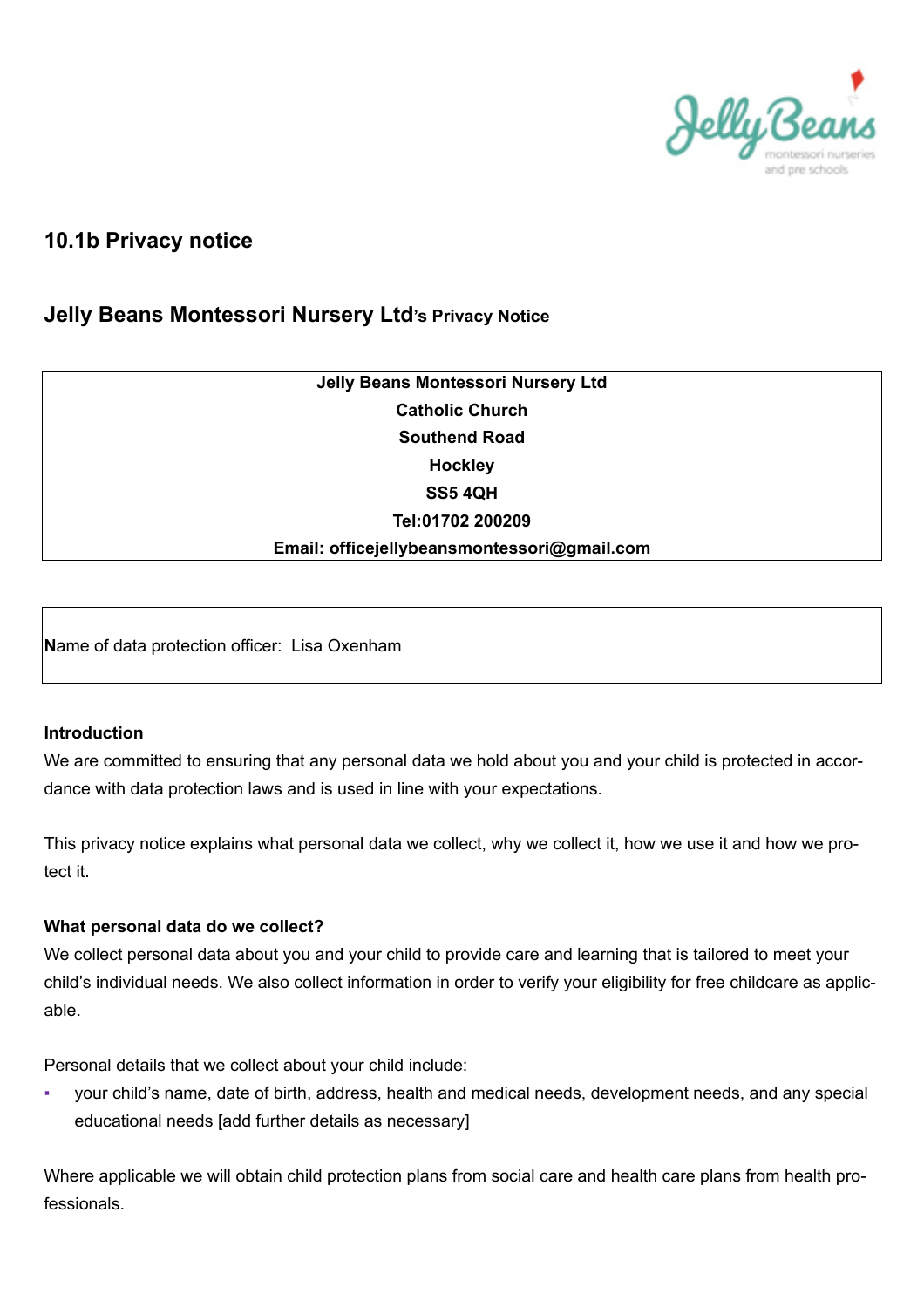

We will also ask for information about who has parental responsibility for your child and any court orders pertaining to your child.

Personal details that we collect about you include:

▪ your name, home and work address, phone numbers, emergency contact details, and family details [add further details as necessary]

This information will be collected from you directly in the registration form.

If you apply for up to 30 hours free childcare, we will also collect:

your national insurance number or unique taxpayer reference (UTR), if you're self-employed. We may also collect information regarding benefits and family credits that you are in receipt of.

#### **Why we collect this information and the legal basis for handling your data**

We use personal data about you and your child in order to provide childcare services and fulfil the contractual arrangement you have entered into. This includes using your data to:

- contact you in case of an emergency
- to support your child's wellbeing and development
- to manage any special educational, health or medical needs of your child whilst at our setting
- to carry out regular assessment of your child's progress and to identify any areas of concern
- to maintain contact with you about your child's progress and respond to any questions you may have
- to process your claim for up to 30 hours free childcare (only where applicable)
- to keep you updated with information about our service

With your consent, we will also record your child's activities for their individual learning record. This may include photographs and videos. You will have the opportunity to withdraw your consent at any time, for images taken by confirming so in writing.

We have a legal obligation to process safeguarding related data about your child should we have concerns about their welfare. We also have a legal obligation to transfer records and certain information about your child to the school that your child will be attending (see *Transfer of Records* policy).

#### **Who we share your data with**

In order for us to deliver childcare services we will also share your data as required with the following categories of recipients:

Ofsted – during an inspection or following a complaint about our service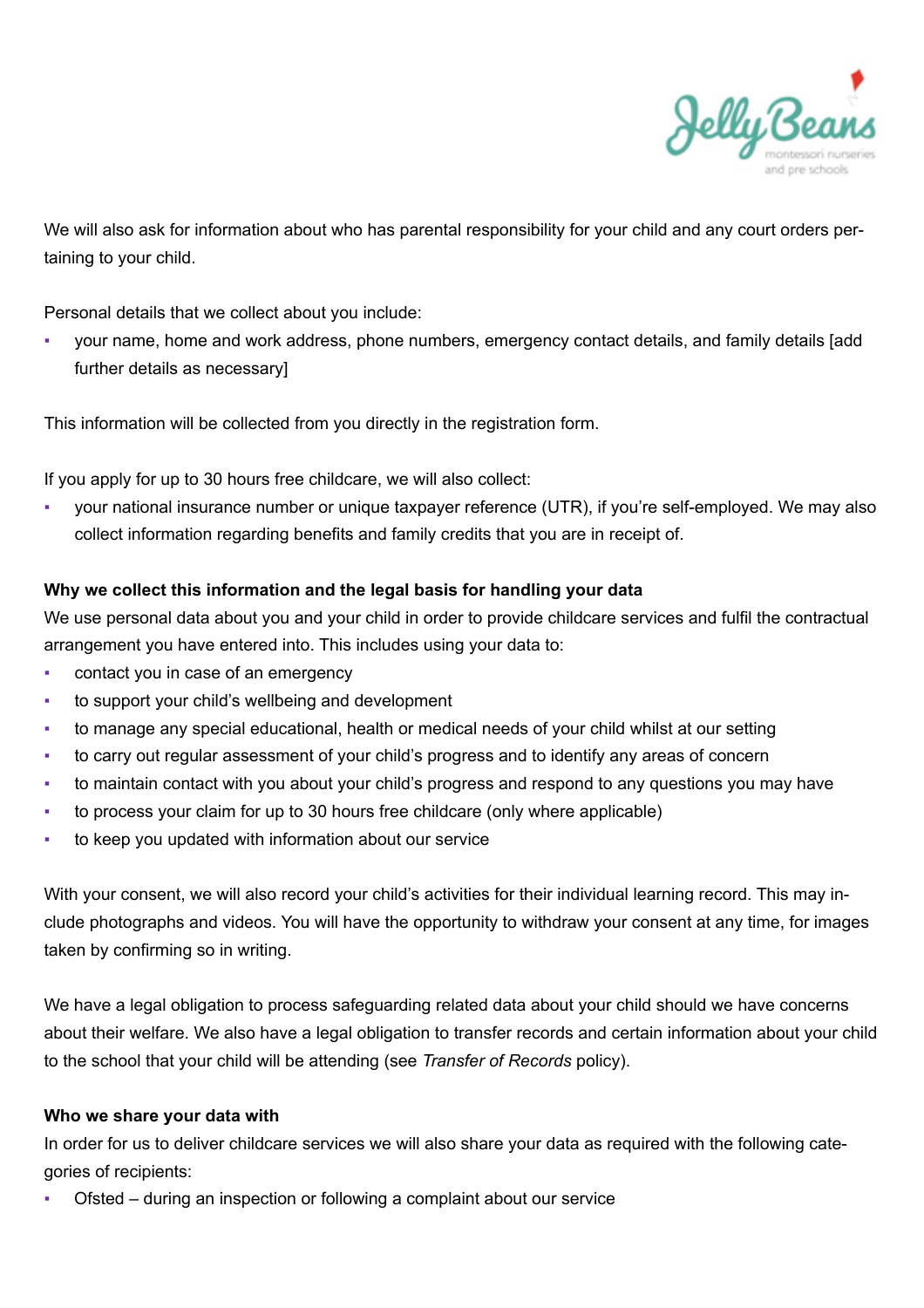

- banking services to process chip and pin and/or direct debit payments (as applicable)
- the Local Authority (where you claim up to 30 hours free childcare as applicable)
- the government's eligibility checker (as above)
- our insurance underwriter (if applicable)
- our setting software management provider (if applicable) i.e. Abacus, My Montessori Child,
- the school that your child will be attending

We will also share your data if:

- we are legally required to do so, for example, by law, by a court or the Charity Commission;
- to enforce or apply the terms and conditions of your contract with us;
- to protect your child and other children; for example by sharing information with social care or the police;
- it is necessary to protect [my/our/or others] rights, property or safety
- we transfer the management of the setting, in which case we may disclose your personal data to the prospective buyer so they may continue the service in the same way.

We will never share your data with any other organisation to use for their own purposes

## **How do we protect your data?**

We protect unauthorised access to your personal data and prevent it from being lost, accidentally destroyed, misused, or disclosed by:

Keeping documents in a locked filing cabinet with management access only. Management software programs are protected through data encryption (refer to company specific documents for detail)

## **How long do we retain your data?**

We retain your child's personal data for up to 3 years after your child no longer uses our setting, or until our next Ofsted inspection after your child leaves our setting. Medication records and accident records are kept for longer according to legal requirements. Your child's learning and development records are maintained by us and handed to you when your child leaves.

In some instances (child protection, or other support service referrals) we are obliged to keep your data for longer if it is necessary to comply with legal requirements (see our Children's and Provider Records policies).

## **Automated decision-making**

We do not make any decisions about your child based solely on automated decision-making. Or explain details if this is the case.